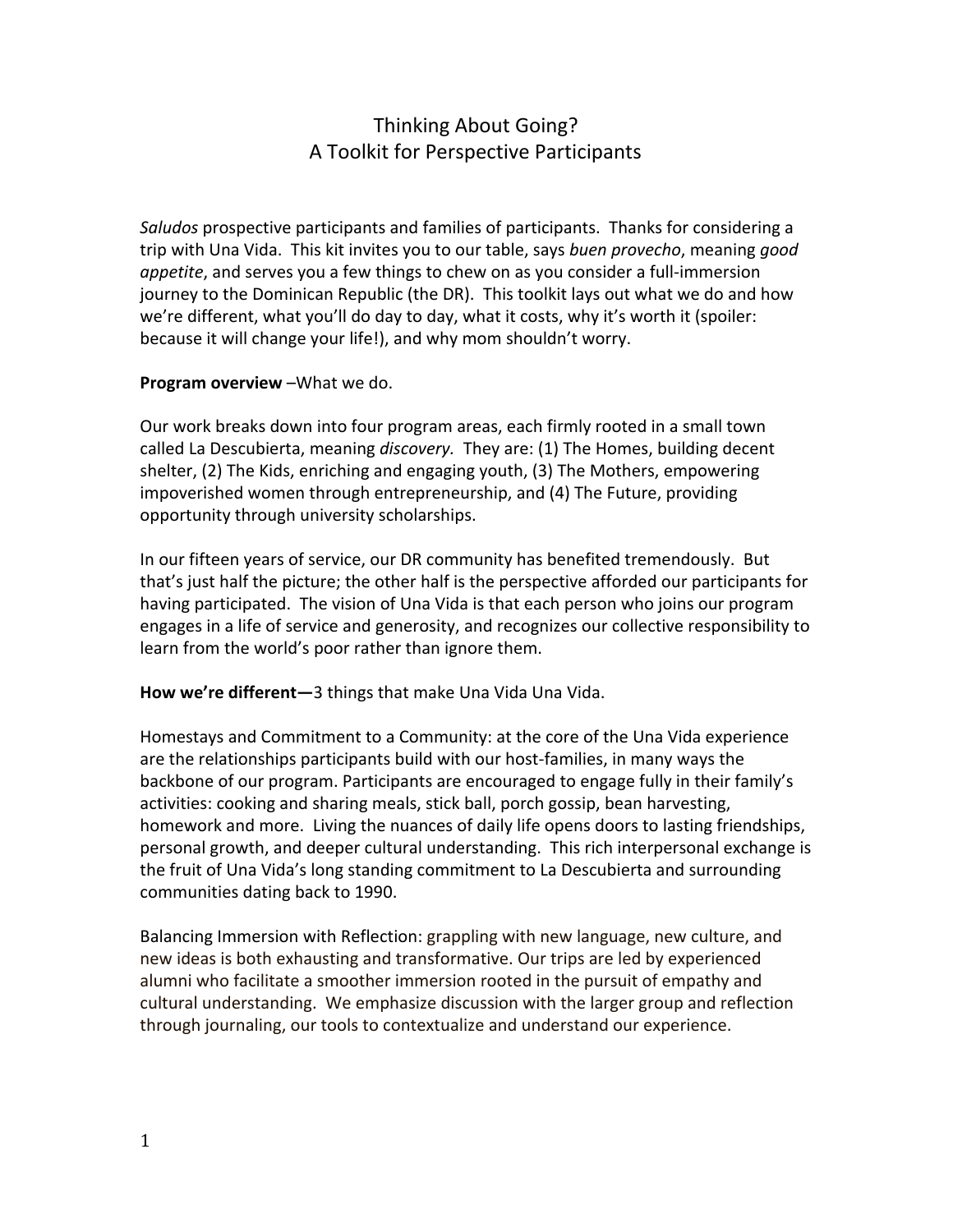Post Trip Followup: emerging from full immersion is often more shocking than the immersion itself. Some of Una Vida's most important work is mentoring and supporting participants as they return home, readjust to life in the United States, and put into action lessons learned in the DR. Una Vida staff is committed to supporting participants through their post-trip journey.

### Safety –why not to worry.

It's common for volunteers and their families to feel anxiety about traveling to a developing country for the first time. Here are three reasons not to worry.

(a) The staff. Una Vida has been leading successful trips to the DR for 16 years. The small staff is comprised of passionate professionals well-versed in the do's and dont's of Dominican travel.

(b) Our beloved host-families. Our host families are beautiful people that grace our program with incredible hospitality. Veterans of host-hood, they know all about food allergies and preferences, sanitation, and clean water. They will show you photos of former participants—their extended family—with great pride, and you will become one of them.

(c) Good preparation. Una Vida emphasizes the importance of preparation, emotionally and physically. The next Toolkit—"Planning you trip"—contains golden nuggets of information (check lists, blurbs on Dominican culture, even a reading list) to help you pack your bag, know what to expect, and feel ready.

# Prices and Itineraries—what a typical trip looks like.

The cost of a two week volunteer trip is \$2,400 + the cost of airfare; children under 12 pay \$950 + the cost of airfare. A note: many participants fundraise the entire cost of their trip through tax-deductible donations from family, friends, and local businesses. For fundraising resources, open the next toolkit: "Planning your trip" and scroll down to "Fundraising Resources." Another note: if you, the organizer, bring together ten people for a trip, you pay airfare, we'll cover the rest!

The cost includes everything except airfare and spending money. And by everything we mean travel insurance, all transportation expenses in country, meals and accommodations in country, supplies needed to build within the community of La Descubierta, Dominican and Haitian contractors and laborers, and excursions.

Una Vida shapes each trip according to each group's vision. Most trips are between one and two weeks long. Here is a sample itinerary: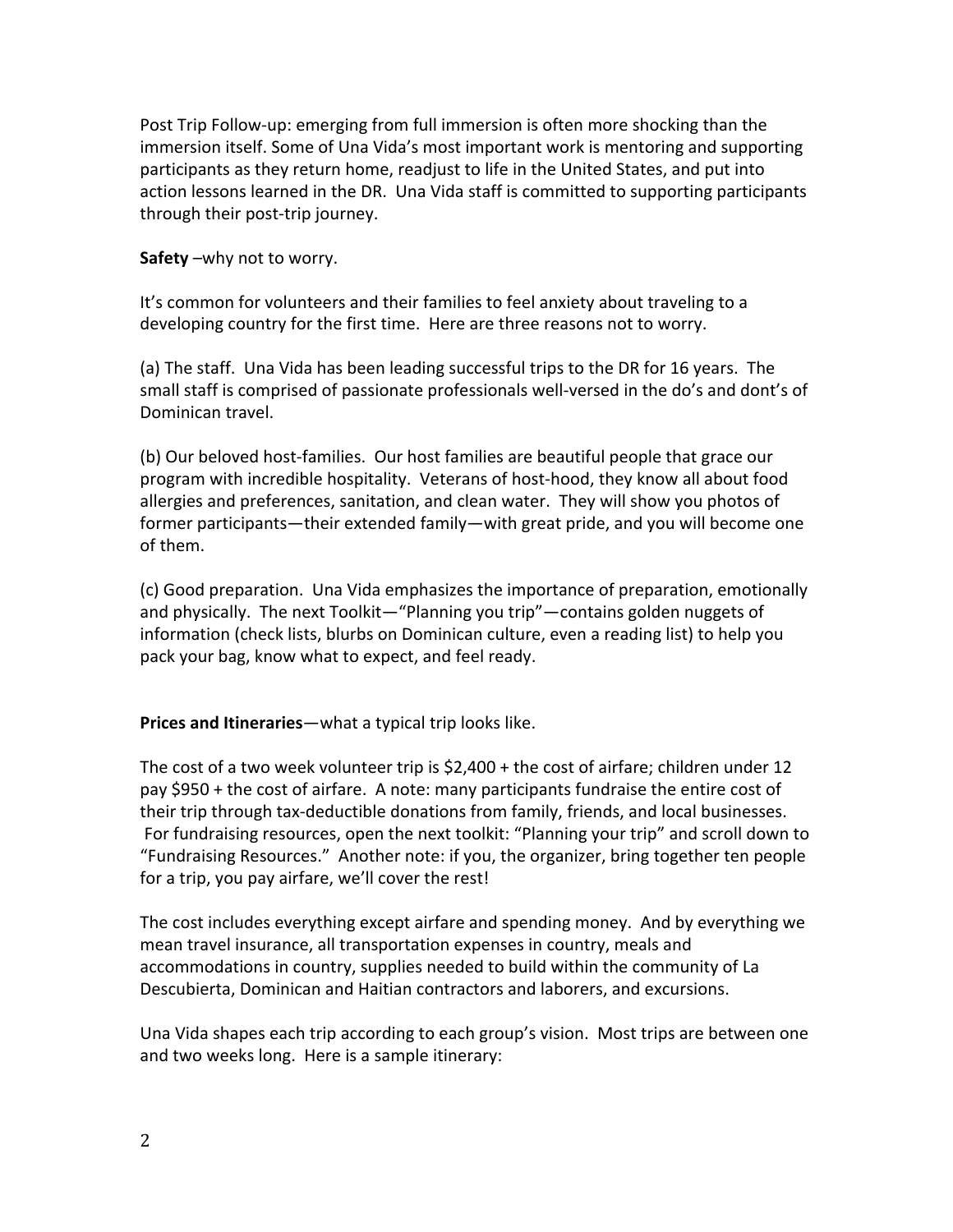Day 1 – Depart for Santo Domingo, Dominican Republic

Day 2 – Arrive in Santo Domingo in the afternoon. Travel by bus approximately 5  $\frac{1}{2}$ hours to La Descubierta, arriving in the evening. Meet host families and settle in for the night.

Day 3 – La Descubierta. Become acquainted with the town through a walking tour. Meet with the locals, swim, and play with the kids. Reconvene in the evening. Debrief. Team Building. Questions, comments, concerns.

Days 4 through 12 – La Descubierta. Projects and excursions related to our four program areas may include: building latrines, constructing a house, making crafts with local children, visiting a nearby orphanage, pouring a cement floor, or aiding Madres, a jewelry collective for struggling mothers. Excursions could take you into nearby Haiti, the village of Los Pinos, swimming holes, or Lake Enriquillo.

Days 13, 14 – Travel. Return and briefly explore Santo Domingo. Destinations could include Plaza de Cultura (museums), Parque Independencia, Shopping on El Conde, the oldest cathedral in the new world. Spend the night at a quaint hotel. Board flight home.

### Testimonial of Alumnus-Why it's worth going.

"The trip to the Dominican Republic has given me a spiritual home base to come back to time and time again. Whenever my life gets too chaotic, materialistic, selfish, frustrating or depressing, I just look through my DR photo album and regain my sense of hope." Amelia T.

"Since visiting the Dominican Republic, I still think about it daily. I feel an intense love for a culture other than my own; and learning to embrace diversity at such a young age is what I value most in my life." Tricia S.

"I felt really comfortable with the culture and it allowed me to make deep friendships, not just use simple Spanish. I had a great family and loved them. The work was really amazing and I learned different skills like setting up cement, putting in cinder blocks and hammering in windows. Coming back here you see the world in a different way. It makes me grateful to have water, food, and electricity and also makes me want to live more simply. I mean, we have what we have and Ishouldn't feel guilty, but it makes me want to be more generous and loving." Allie I.

"I have traveled outside the United States three times now and each one was an amazing experience in a different way. When I look back on my trip to the DR what stands out most are the people there. They're the most open and friendly people you will ever meet. My first day in Duverge I managed to make a friend with one of the local kids who ended up taking me on a tour of the town lasting over an hour. By